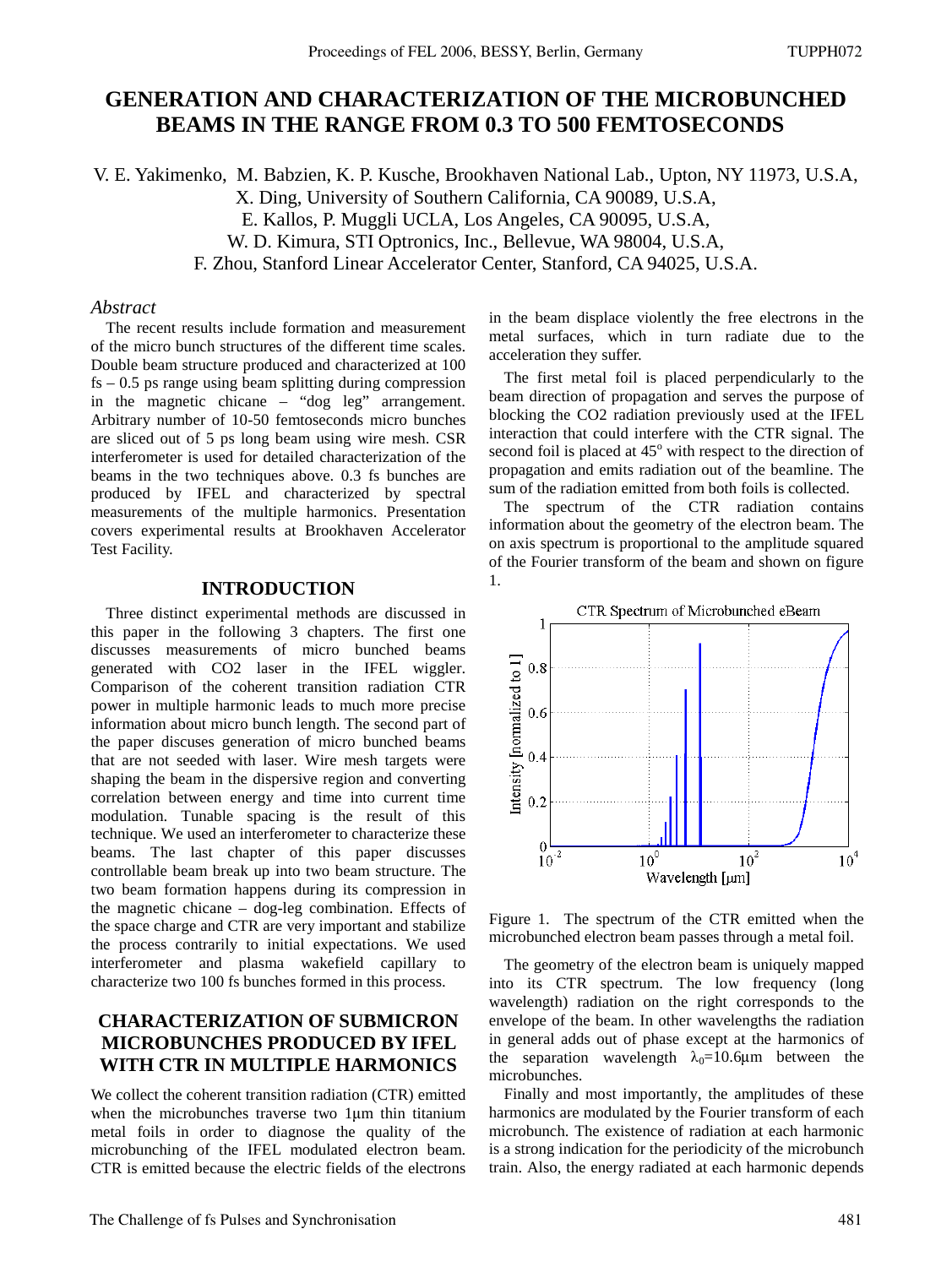on the shape of each microbunch, hence it provides a direct way of estimating its width, which is assumed to be Gaussian in this case.



Figure 2. The ratios of the energies radiated at each of the harmonics as a function of microbunch width. The 3 data sets agree at the region around  $\sigma_z = 0.7 \mu m$ .

In order to collect the CTR, a cold detector sensitive between 3μm-20μm wavelengths is used. Furthermore, narrow Gaussian bandpass filters with roughly 5% FWHM transmission bandwidth were used to isolate the radiation of the first, second and third harmonic, in successive measurements. After recording about 100 events at a roughly constant IFEL laser pulse energy (within a factor of 2) at all three harmonics, we calculated the three possible ratios of the harmonics signals. The data range for each ratio is shown on the vertical axis on figure 2.

Using prediction for small angles and after accounting for the response of the detector and the filters calibrated with the black body source, we calculated the expected theoretical ratio between the energy radiated under each of the harmonics as a function of the microbunches' widths. These three predicted ratios also are plotted in figure 2. It shows that the measured rations indicate a width of  $\sigma_z = 0.7\mu m$  for each microbunch. Although the microbunch width was inferred using CTR [1] and staged laser accelerator [2] before, this is its first direct measurement that also utilizes information from different harmonics.

In order to confirm the 10.6μm separation between the microbunches the IFEL laser was tuned at 10.2μm, while still using the same narrow 10.6μm filter to detect the CTR. In that case the signal recorded was at least 100 times less than when the IFEL was driven at 10.6μm and very close to the noise level of the detector, thus confirming the periodicity of the bunching at the laser's wavelength only.

#### **TUNABLE MICROBUNCH TRAIN**

The microbunched beam described above offers stable, well defined by spacing the laser. It is a disadvantage if the laser in not easily available in the range that is needed. We attempted to use a periodic wire mask installed at the

dispersive region of the beam transport to generate microbunches with the spacing that is determined by the target period. The idea is very simple: a beam is chirped in the linac and therefore energy-time correlation is introduced. The target is installed in the location where dispersion is large while betatron size in the plane of the dispersion is smaller then target period. This effectively creates time-current modulation. We use 125-500μm diameter wire to make targets. Low emittance 50 MeV beam is effectively scattered by this wire. The photograph of the taget is shown on figure 3.



Figure 3. Photograph of the wire target for adjustable microbunch beam generation.

One can clearly see modulation in of current vs energy on the electron beam energy spectrometer. It is even possible to see unintentional defect of the target "double wire" approximately in the middle of the beam.



Figure 4. Image from the beam energy spectrometer. It shows 15 microbunches stretched over  $\sim$ 1% energy chirp induced on the beam.

The translation of the microbunch spacing from target period naturally depends on the chirp and dispersion value at the target location. We operated with a set of parameters where it is adjustable 10: target with 250 μm period will generate microbunches spaced by 25 μm. We use a pair of installed before target sextupole magnets to linearize or chirp the spacing between micro bunches. High energy slit opening that controls energy spread envelope of the beam can be used to select arbitrary number of microbunches. The demagnification can be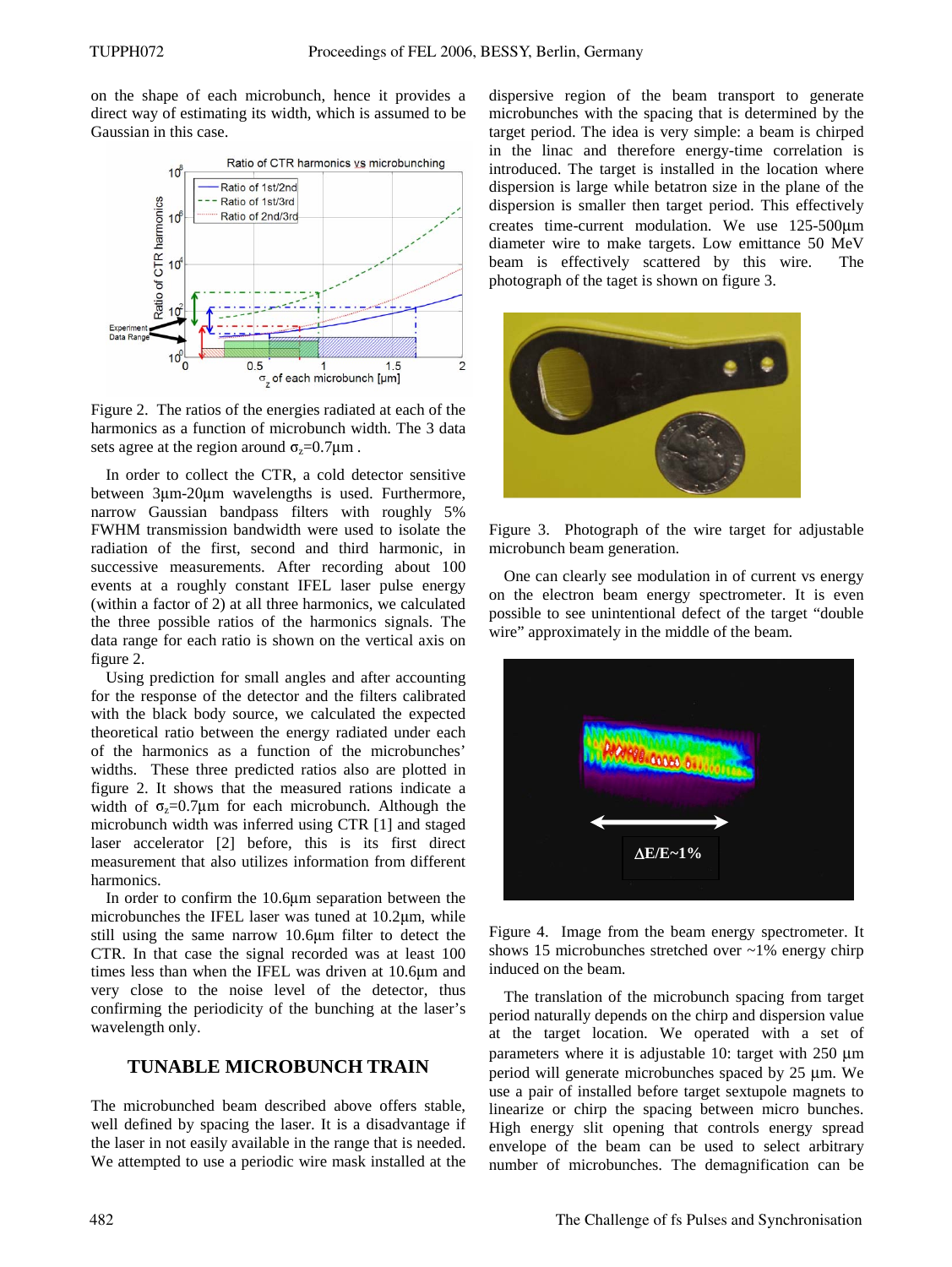adjusted by change of dispersion, beam chirp or target rotation.

CTR interferometer [4] was used to measure modulation in time. Our attempt to measure individual microbunches with the period of ~25-30 μm did not produce the expected result due to cutoff of the window transmission around 30 μm. The signal strength on the detector increased considerably for the modulated beam. The interference showed expected envelope of the beam Interference curve was triangular that translates to the "square' beam envelope. (Tails of the beam were cat by high energy slip.)

We detected individual bunches with correct periodicity after switching to the 1mm target and retuning transport line for 1:5 demagnification. Interferogram is shown on figure 5.



Figure 5. Interferogram of the microbunched beam generated with the periodic wire target.

### **SUBPICOSECOND DOUBLE ELECTRON BUNCH GENERATION**

 As part of these efforts towards improving beam for various experiments related to advanced accelerator research, a chicane, designed and built by UCLA [1], was installed on the linac downstream of the RF accelerating structures. The chicane was designed to provide approximately 30 times compression of the incoming electron bunch. Figure 6 is a diagram of the chicane.



Figure 6. Diagram of ATF chicane.

It was discovered that when compressing the electron bunch from the linac that the beam breaks up into two distinct bunches with subpicosecond compressed bunch lengths. It does this in a consistent and reliable manner. Unlike most of other facilities that are utilizing a chicane for pulse compression, the ATF does not have a subsequent RF acceleration section downstream of the chicane, which can be used to compensate for residual energy chirp on the electron beam (e-beam) exiting the chicane. Not being able to use a downstream acceleration section was one reason the double-bunch formation process was possible.



Figure 7. Energy spectrums of double-bunch e-beam. Three spectrums taken many minutes apart demonstrating stability of the double-bunch formation process

Figure 7 shows energy spectrums of the double-bunch beam. It shows two bunches separated in energy by 1.8 MeV. It is an overlay of three shots taken many minutes apart. The good reproducibility of the spectrums indicates the energy distribution and positions are very stable.

A coherent transition radiation (CTR) interferometer was used to characterize the compressed e-beam. The CTR emission is in the THz range. An autocorrelation of the CTR signal is obtained by scanning the translation mirror shown in Figure 8

Analysis of this autocorrelation signal yields information about the e-beam bunch characteristics [4].



Figure 8: Example of raw data from CTR interferometer (circles) and the curve fits to the data (solid line) calculated from the autocorrelation integral [2]. "Bumps" around +- 0.5 ps indicate double bunch spacing.

For a single bunch, the curve fit of the autocorrelation integral with the data requires selecting values for the bunch length and the cut-off frequency of the detection